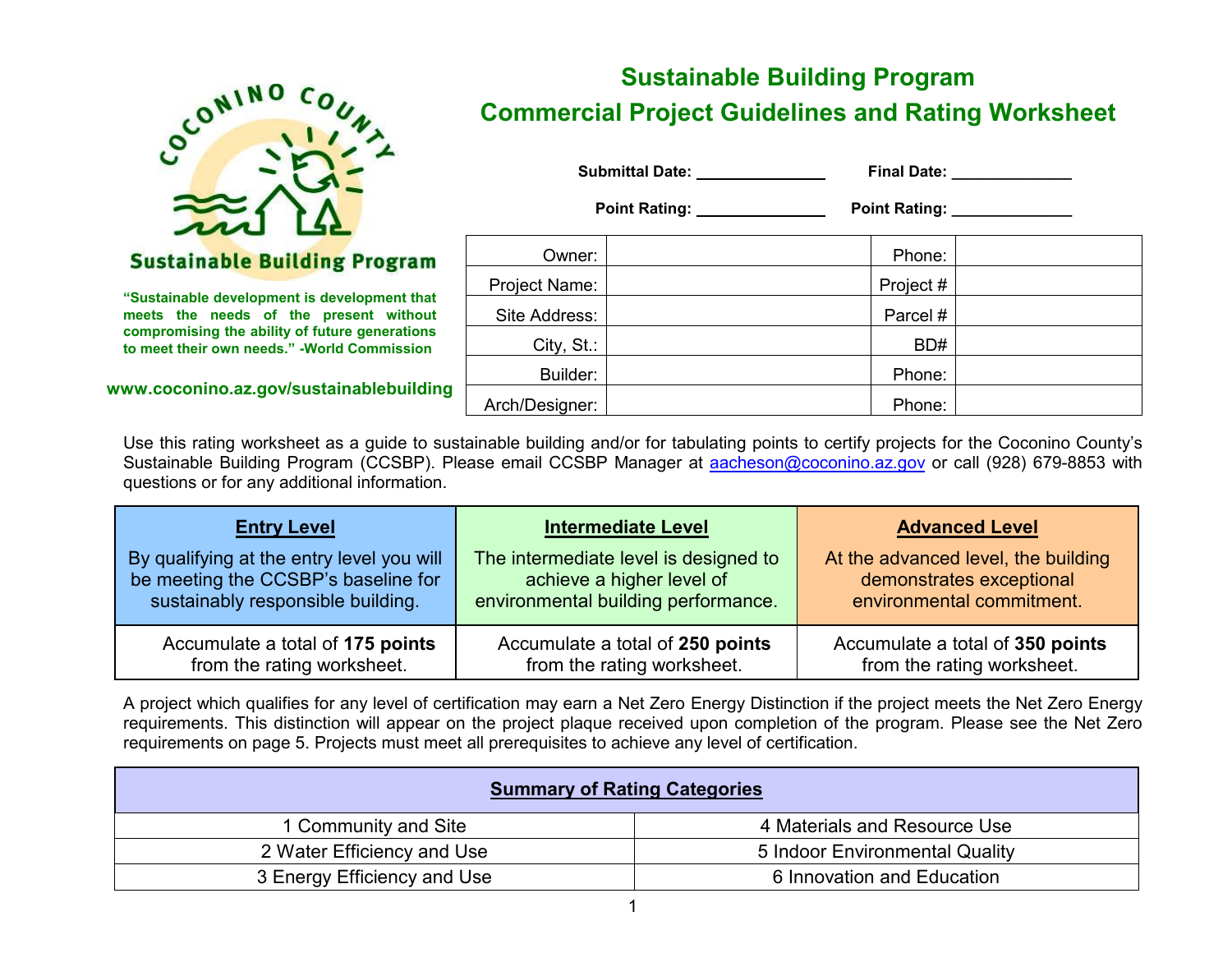### **The Steps for Project Certification**

- 1. An over-the-counter initial meeting where the builder obtains information about the program including the application and checklist. If desired by the builder/designer, there is also the option of pre-submitting plans for an initial review and then meeting to go over any suggestions the CCSBP might have.
- 2. Once the application and checklist are returned to the CCSBP, the builder obtains a yard sign designating their project as part of the Sustainable Building Program.
- 3. As part of compliance with the program the builder is asked to keep a "homeowner's manual. In this manual they need to save any product/appliance/material specs, any system information-solar/rainwater/gray water, they are asked to take pictures of key installation steps- insulation/systems/Trombe walls/anything that will be covered but needs to be verified.
- 4. The builder is asked to keep the program up to date on their progress and to schedule times for the program to visit/inspect their progress with their checklist elements.
- 5. After the builder receives their Certificate of Occupancy, they contact the CCSBP to schedule a checklist cross-check inspection. The builder needs to be present with their plans and homeowner's manual at the time of the inspection. Once the project is evaluated with the checklist and meets at least the minimum requirements, the CCSBP awards the builder and their project at a public event and they receive our Sustainable Building Award plaque. The builder posts this plaque on their home/building.

## **The Benefits of Project Enrollment in the Free Sustainable Building Award Program**

**Value:** By receiving the CCSBP Sustainable Building Award, a project is identified as reaching a level of sustainability that meets national, local and regional requirements. The Program encourages people to build homes that use fewer resources like energy and water, have a smaller carbon footprint, have better indoor air quality, and require less maintenance than homes that don't meet CCSBP certification requirements. Home owners can expect increased comfort, satisfaction, and re-sale values.

**Support and Resources**: Obtain ideas and resources for project design and sustainable building approaches. Acquire assistance with permitting/code compliance questions, and information on available tax incentives and rebates. Use the CCSBP resource directory to find local providers and suppliers for sustainable building products and practices.

**Project Recognition**: Receive recognition through press releases, articles and announcements. Projects are identified as a CCSBP Sustainable Building Project with a yard sign posted at the construction site. Sustainable Building Award Plaques are given at a public award ceremony either on Earth Day (April) or at the Sustainable Living Fair (September). Every enrolled project is invited to participate as a destination on two local tours, The Solar and Wind Energy Tour (October) or the Sustainable Home & Building Tour (May).

**Role Model:** Your building can be a tool for teaching others about conservation, local history and regional characteristics, as well as energy and water efficiency, sustainable design, recycling, renewable energy and much more! Be a part of the solution!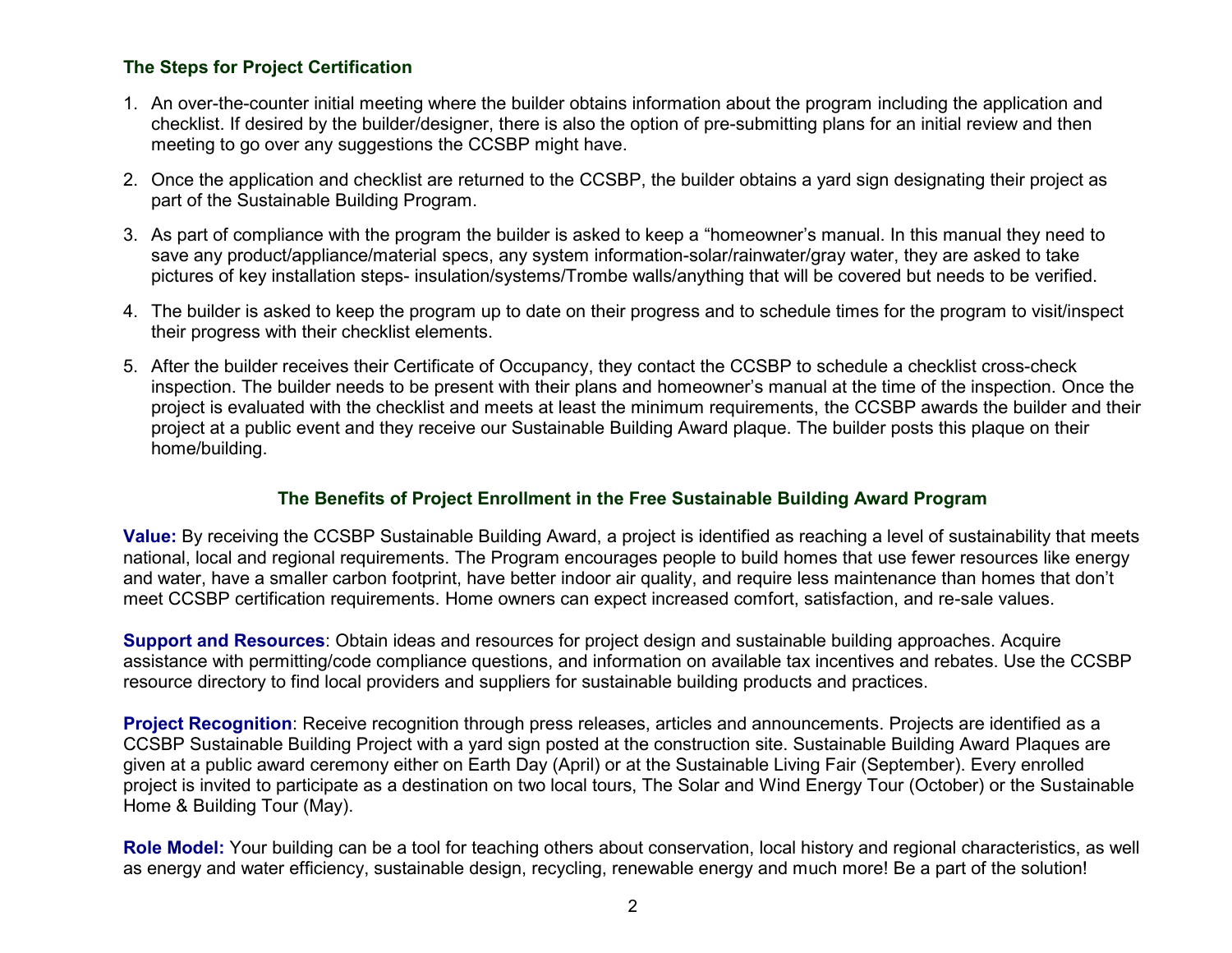## **The Net Zero Energy Distinction**

At any level of certification, a home can earn an additional distinction of being Net Zero Energy. This distinction will appear on the project plaque received upon completion of the program. There are many definitions for what is generally called a Net Zero Energy Building or a Zero Energy Building. The distinction in the CCSBP is focused on building operation. Basically, after the building is built, the homeowner can expect to live in a building that has zero net energy consumption and zero carbon emissions annually.

The National Association for Home Builders describes a Zero Energy Building as one that "combines high levels of energy efficiency with renewable energy systems to annually return as much energy to the utility as it takes from the utility, resulting in a net-zero energy consumption for the home."

#### **Some Notes on Reading the Worksheet**

The first section of the worksheet describes the prerequisites. The rating categories as outlined on page 1 will follow the prerequisites. Within each rating category, there are items that give the user a chance to accumulate points by satisfying the requirements of each item. Sometimes an item has properties that could place it in more than one category. For example, this happens frequently with items that deal with the use of hot water as this effects both water consumption and energy use. The CCSBP placed all items in the categories only once and we placed it where one would most likely think of it when designing, constructing, or just contemplating a specific building system.

Each of the line items contains more than just a description of the item. You will also see the item number, the number of possible points that can be earned, the stage at which verification of the item shall take place, and an indication if the item must be in the homeowner's manual. Both the "Verification Stage" column and the "Homeowner's Manual" column warrant a bit of explanation, since we are using abbreviations to express what we mean in this columns.

For the "Homeowner's Manual" column, there is a 'Y' for yes, meaning the support documentation for this item must be retained for the manual or an 'NA' meaning it is not applicable or not required that documentation is retained.

For the "Verification Stage" column, we have created a legend for the abbreviations used in this column:

PR= Plan Review PRA= Plan Review Attachment I=Initial Visit (Committee) US=Under Slab Inspection R=Rough Inspection (Trades) II= Insulation Inspection F=Final Inspection (Trades) FC=Final Committee Inspection

The amount of inspections may seem intimidating at first, but most coincide with the usual building inspections with some added involvement of some CCSBP Committees members as well. Contact the CCSBP Manager for any questions on what is required at inspections or on how they shall occur.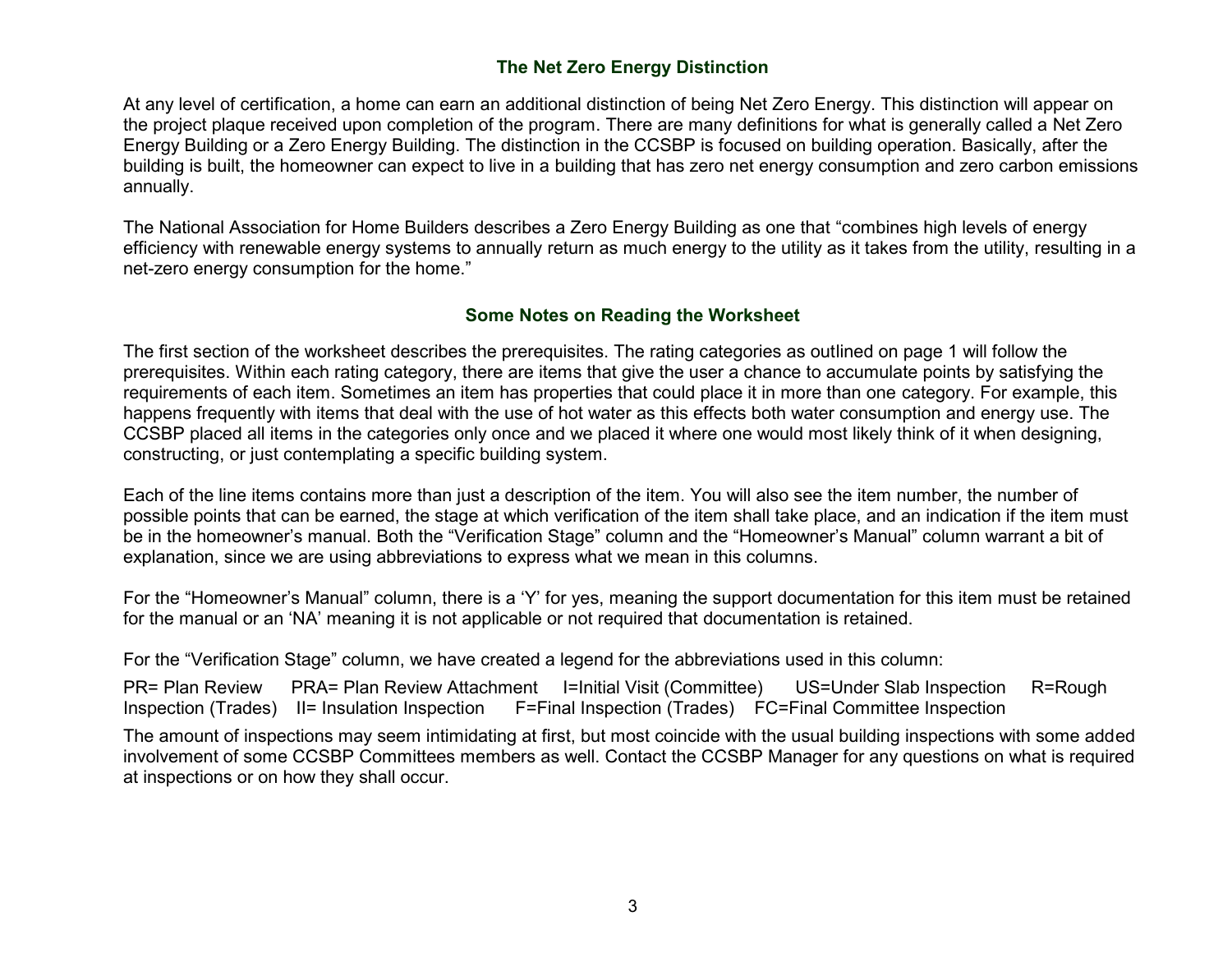|      | <b>Prerequisites</b><br>for the Coconino County Sustainable Building Program                                                                                                                                                                                                                                                                                                                                                                                                                                                 | Adherence<br>Project | <b>Verification</b><br>Phase | Owner's<br>Manual |
|------|------------------------------------------------------------------------------------------------------------------------------------------------------------------------------------------------------------------------------------------------------------------------------------------------------------------------------------------------------------------------------------------------------------------------------------------------------------------------------------------------------------------------------|----------------------|------------------------------|-------------------|
|      |                                                                                                                                                                                                                                                                                                                                                                                                                                                                                                                              |                      |                              |                   |
| 0.01 | Project meets the requirements of International Energy Conservation Code as currently adopted by<br>governing jurisdiction.                                                                                                                                                                                                                                                                                                                                                                                                  |                      | PR, II,<br>R, F              | <b>NA</b>         |
| 0.02 | All built-in appliances, such as furnaces, water heaters, etc. are Energy Star qualified.<br>Energy star products reduce energy (they use between 10-50% less energy and water than standard<br>models) and water consumption, as well as occupant utility bills. Energy Star rated appliances often cost<br>slightly more than their counterparts, yet when the payback period is reached in 1-4 years; the occupant<br>begins to make money on these investments quickly.                                                  |                      | PRA,<br><b>FC</b>            | Y                 |
| 0.03 | If there is a heating system thermostat, it must be a programmable/set-back thermostat.<br>A set back thermostat regulates the heating/cooling system to provide optimum comfort when the house is<br>occupied and to conserve energy when it is not.                                                                                                                                                                                                                                                                        |                      | <b>FC</b>                    | Y                 |
| 0.04 | Water heater timer is installed on tanked electric water heaters.<br>Water heater timers save money by producing hot water in the utility companies' off peak energy hours.                                                                                                                                                                                                                                                                                                                                                  |                      | PRA,<br>${\sf FC}$           | Y                 |
| 0.05 | Hot water lines are insulated to min R-3.6 under slab or in crawl spaces, not in conditioned space walls.<br>(e.g. 1/2" foam insulation over 1/2" - 3/4" pipe.)<br>Insulating hot water lines conserves energy by reducing source to fixture heat loss through supply piping.                                                                                                                                                                                                                                                |                      | PR, US<br>or II              | <b>NA</b>         |
| 0.06 | Building manual and owner education provided.<br>A homeowner will benefit from knowing how to operate and maintain their own home. See the list of<br>requirements; please visit the Sustainable Building Program website.                                                                                                                                                                                                                                                                                                   |                      | <b>FC</b>                    | Y                 |
| 0.07 | Property owner/manager agrees to provide Coconino County with copies of all utility bills for a period of two<br>years to assess the performance of the home. (If home is builder-built for purpose of resale, this item can<br>be negotiated.)<br>Designing and building a structure is the first step in sustainable building; the remaining steps come in the<br>operations, maintenance, and performance of the structure. By measuring a homes performance, we can<br>constantly educate ourselves on what may improve. |                      | <b>FC</b>                    | <b>NA</b>         |
| 0.08 | 100% of toilets are either low-flow toilets (1.3 gallons or less/flush - high efficiency), dual control flush toilets,<br>or composting type toilets. 100% of urinals are waterless.<br>Low flow toilets conserve water, which, in Arizona, is an especially valuable resource.                                                                                                                                                                                                                                              |                      | PRA,<br><b>FC</b>            | Y                 |
| 0.09 | All tropical woods used anywhere in the project are FSC certified.<br>Currently, there is no international or national certification that can guarantee in a reliable manner that<br>imported tropical wood is legally and sustainably logged. Many European countries have banned tropical<br>wood imports altogether.                                                                                                                                                                                                      |                      | PRA,<br><b>FC</b>            | Y                 |
| 0.10 | Commercial carbon monoxide (CO) detectors installed per manufacturer's recommendations. At minimum,<br>there is one per floor. Detectors should be installed in every room that someone is at risk of CO exposure.<br>Carbon monoxide detectors warn against high levels of carbon monoxide, a poisonous gas produced as a<br>by-product when fossil fuels are burned.                                                                                                                                                       |                      | <b>FC</b>                    | Y                 |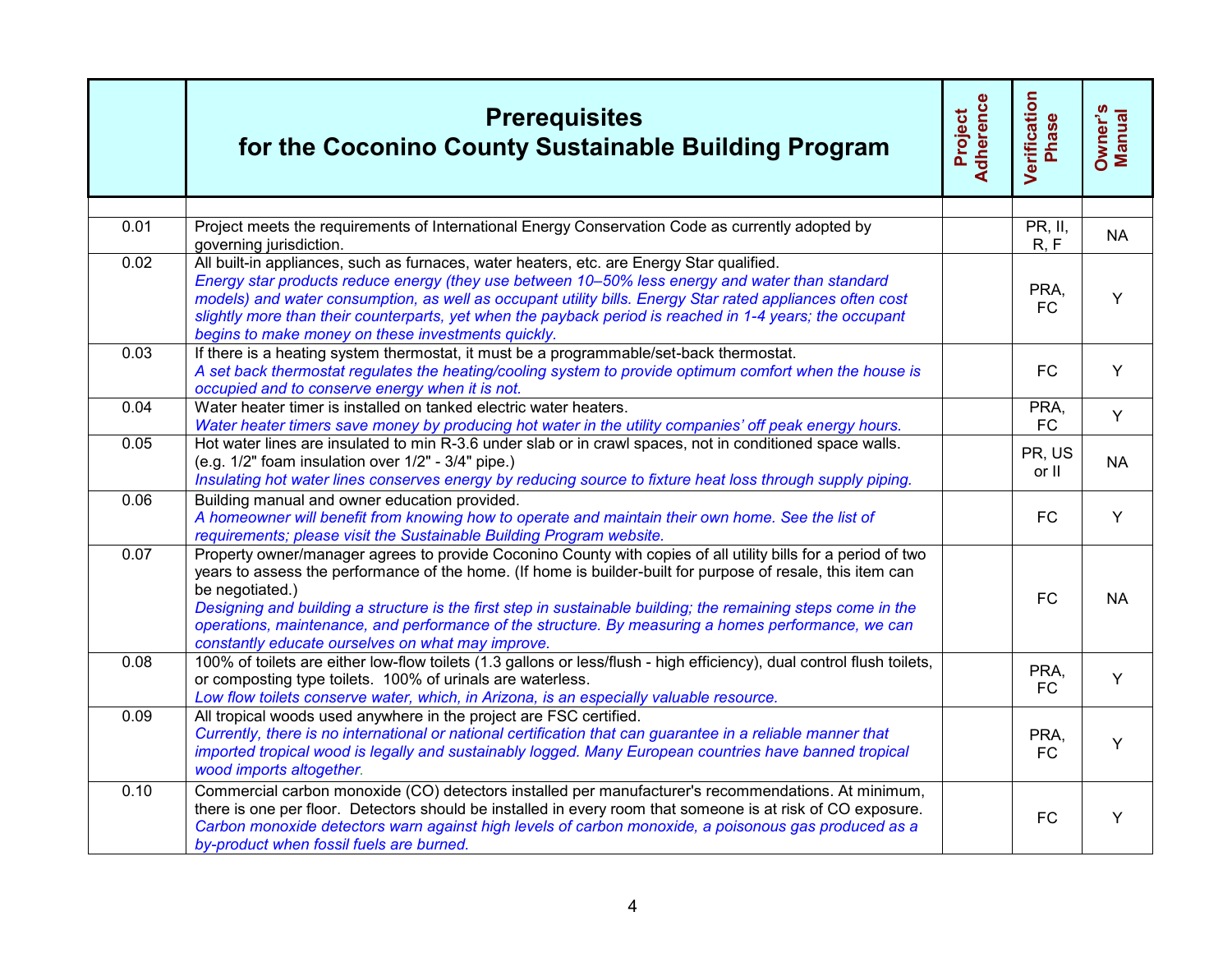| <b>Worksheet Items for Credit</b> | htial<br><b>S</b><br>ō<br>O<br>$\mathbf{L}$ | ഗ<br>ω | $\overline{ }$<br>atior | ທ |
|-----------------------------------|---------------------------------------------|--------|-------------------------|---|
|                                   |                                             |        |                         |   |

| <b>1-Community and Site</b> |      |                                                                                                                                                                                                                                                                                                                                                                                                                                                                                                                                                                                                                                                  |                         |                         |           |
|-----------------------------|------|--------------------------------------------------------------------------------------------------------------------------------------------------------------------------------------------------------------------------------------------------------------------------------------------------------------------------------------------------------------------------------------------------------------------------------------------------------------------------------------------------------------------------------------------------------------------------------------------------------------------------------------------------|-------------------------|-------------------------|-----------|
|                             |      |                                                                                                                                                                                                                                                                                                                                                                                                                                                                                                                                                                                                                                                  |                         |                         |           |
| Construction                | 1.01 | Erosion control plan, including topsoil preservation, is implemented.<br>Erosion control prevents soil loss and water pollution by keeping soil on site and<br>preventing it from flowing off site with stormwater runoff.                                                                                                                                                                                                                                                                                                                                                                                                                       | 6                       | <b>PRA</b><br>I, FC     | Y         |
|                             | 1.02 | Project is located within 1/4 mile of urban trail.                                                                                                                                                                                                                                                                                                                                                                                                                                                                                                                                                                                               | 4                       | <b>FC</b>               | <b>NA</b> |
|                             | 1.03 | Project provides access to public transportation.                                                                                                                                                                                                                                                                                                                                                                                                                                                                                                                                                                                                | 4                       | <b>FC</b>               | <b>NA</b> |
| Community                   | 1.04 | Project is located within 1/4 mile of open space and/or active recreation areas<br>including parks, community meeting/gathering places.                                                                                                                                                                                                                                                                                                                                                                                                                                                                                                          | 4                       | <b>FC</b>               | <b>NA</b> |
|                             | 1.05 | Project is located within 1/2 mile of basic shopping services (groceries, personal<br>care, convenience items).                                                                                                                                                                                                                                                                                                                                                                                                                                                                                                                                  | 4                       | <b>FC</b>               | <b>NA</b> |
| Community &                 | 1.06 | Project supports high density development and community connectivity                                                                                                                                                                                                                                                                                                                                                                                                                                                                                                                                                                             | 6                       | <b>FC</b>               | <b>NA</b> |
| <b>Site</b>                 | 1.07 | Building is placed on previously developed land.                                                                                                                                                                                                                                                                                                                                                                                                                                                                                                                                                                                                 | $\overline{\mathbf{4}}$ | <b>FC</b>               | <b>NA</b> |
| <b>Site</b>                 | 1.08 | Maximize open and natural space by minimizing the disturbed area on site. Have a<br>"no-disturbance zone" marked on drawings, leaving 40% on lot undisturbed<br>(excluding area under roof). "No-disturbance zone" to be protected flagged and<br>protected during construction.<br>Local ecosystems are the result of many years of evolution and adaptation to<br>particular climatic conditions. Building siting and construction should be<br>considerate of these natural ecosystems as living soil communities and root<br>systems can be critically damaged during construction by trenching, soil<br>compaction, flooding, and vehicles. | 6                       | PR,<br>I, FC            | <b>NA</b> |
|                             | 1.09 | Building is placed/constructed on-site to minimize negative impact on natural<br>vegetation, site topography, and natural drainage ways.<br>A suitability analysis can determine the best placement of the building envelope on<br>the site so as to offer the least amount of impact on natural features such as<br>drainage, vegetation, and unique topographical elements.                                                                                                                                                                                                                                                                    | 4                       | <b>PRA</b><br><b>FC</b> | <b>NA</b> |
|                             | 1.10 | Low Impact Development (LID) strategies implemented to keep stormwater on<br>site. Examples include permeable surfaces, retention basins, swales and berms,<br>curb cuts and/or curb pipes, and rain gardens                                                                                                                                                                                                                                                                                                                                                                                                                                     | 8                       | <b>PRA</b><br><b>FC</b> | Y         |
|                             | 1.11 | Exterior lighting compliant with Dark Skies regulation (light pollution reduction).                                                                                                                                                                                                                                                                                                                                                                                                                                                                                                                                                              | 4                       | <b>PRA</b><br><b>FC</b> | <b>NA</b> |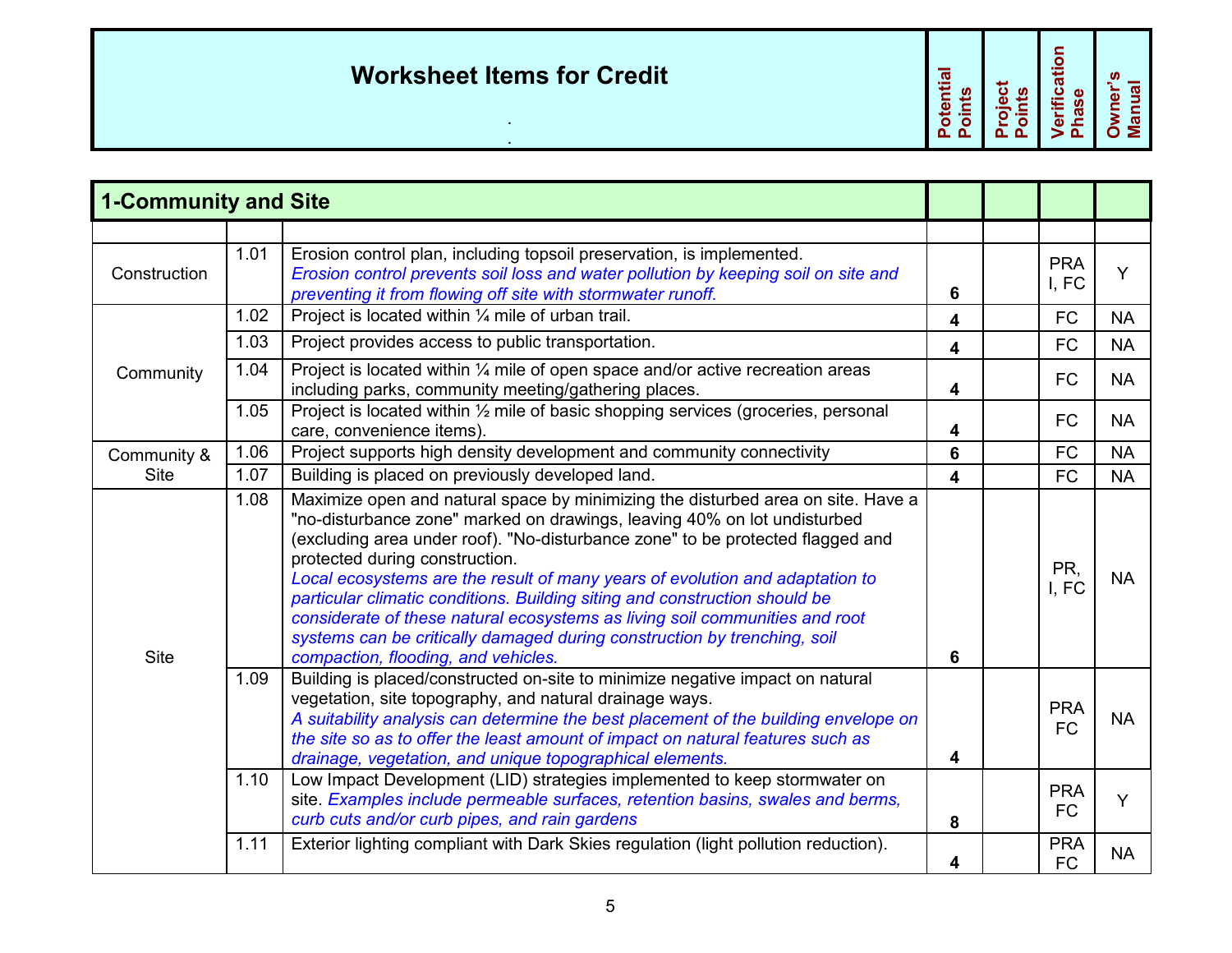|                            | 1.12 | No chemical pesticides (includes termite pretreatment) are used on site.<br>Avoiding the use of chemical pesticides prevents groundwater or runoff<br>contamination, and potential indoor air toxicity.                                                                                                            | $\mathbf{2}$   | <b>PRA</b><br><b>FC</b> | <b>NA</b> |
|----------------------------|------|--------------------------------------------------------------------------------------------------------------------------------------------------------------------------------------------------------------------------------------------------------------------------------------------------------------------|----------------|-------------------------|-----------|
|                            | 1.13 | No chemical herbicides are used on site.<br>Avoiding the use of chemical herbicides prevents ground water or runoff<br>contamination, and potential indoor air toxicity.                                                                                                                                           | $\overline{2}$ | <b>PRA</b><br>FC        | <b>NA</b> |
|                            | 1.14 | Outdoor space is included (patios, porches, etc).<br>Use of outdoor living areas reduces conditioned built space without reducing<br>livability.                                                                                                                                                                   | 4              | PR,<br><b>FC</b>        | <b>NA</b> |
| <b>Site</b>                | 1.15 | Roof system minimizes heat island effect                                                                                                                                                                                                                                                                           | 6              | <b>FC</b>               | <b>NA</b> |
|                            | 1.16 | Protect and restore wildlife habitat                                                                                                                                                                                                                                                                               | 6              | PR,<br>I, FC            | <b>NA</b> |
|                            | 1.17 | Landscape minimizes heat island effect.                                                                                                                                                                                                                                                                            | 6              | PR,<br><b>FC</b>        | <b>NA</b> |
|                            | 1.18 | Intentional aesthetic enhancement credit: Points are awarded based on<br>1. Composition and expression 2. Craftsmanship and 3. Response and association<br>with place and context. (Maximum of 6 points per committee review.)<br>For aesthetic guidelines, please visit the Sustainable Building Program website. | 6              | <b>FC</b>               | <b>NA</b> |
| Site and<br>Transportation | 1.19 | Bike racks are installed on site.<br>Bike racks promote alternative means of transportation for customers and<br>employees.                                                                                                                                                                                        | $\mathbf{2}$   | <b>FC</b>               | <b>NA</b> |
|                            |      | Total for Community & Site (1)                                                                                                                                                                                                                                                                                     | 88             |                         |           |

| 2-Water Use and Efficiency     |      |                                                                                                                                                                                                                                                                            |   |    |   |
|--------------------------------|------|----------------------------------------------------------------------------------------------------------------------------------------------------------------------------------------------------------------------------------------------------------------------------|---|----|---|
|                                |      |                                                                                                                                                                                                                                                                            |   |    |   |
|                                | 2.01 | Automatic faucet installed in bathroom sinks (battery IR or motion sensors).                                                                                                                                                                                               | 2 | FC |   |
|                                | 2.02 | Washing machines meet the Energy Star Wash Factor requirement, 6 gallons per<br>cubic foot of washer size, for a normal wash cycle (www.energystar.gov).<br>The wash factor is the water in gallons used per wash cycle divided by the<br>washer's capacity in cubic feet. | 8 | FC |   |
| Appliances/<br><b>Fixtures</b> | 2.03 | Dishwasher uses 6 gallons or less for normal wash cycle (from www.snwa.com).<br>Standard dishwashers use between 9 and 15 gallons per cycle, so the water<br>saving is significant.                                                                                        | 8 | FC |   |
|                                | 2.04 | Faucets and showerheads are low flow at <1.7 gpm (gallons per minute). (3 points<br>for 50% and 6 points for $100\%$ )                                                                                                                                                     | 6 | FC | ◡ |
|                                | 2.05 | Faucets and showerheads are low flow at <1.5 gpm (gallons per minute). (3 points<br>for 50% and 6 points for 100 %.) Points are in addition to 03.01.05.                                                                                                                   | 6 | FC |   |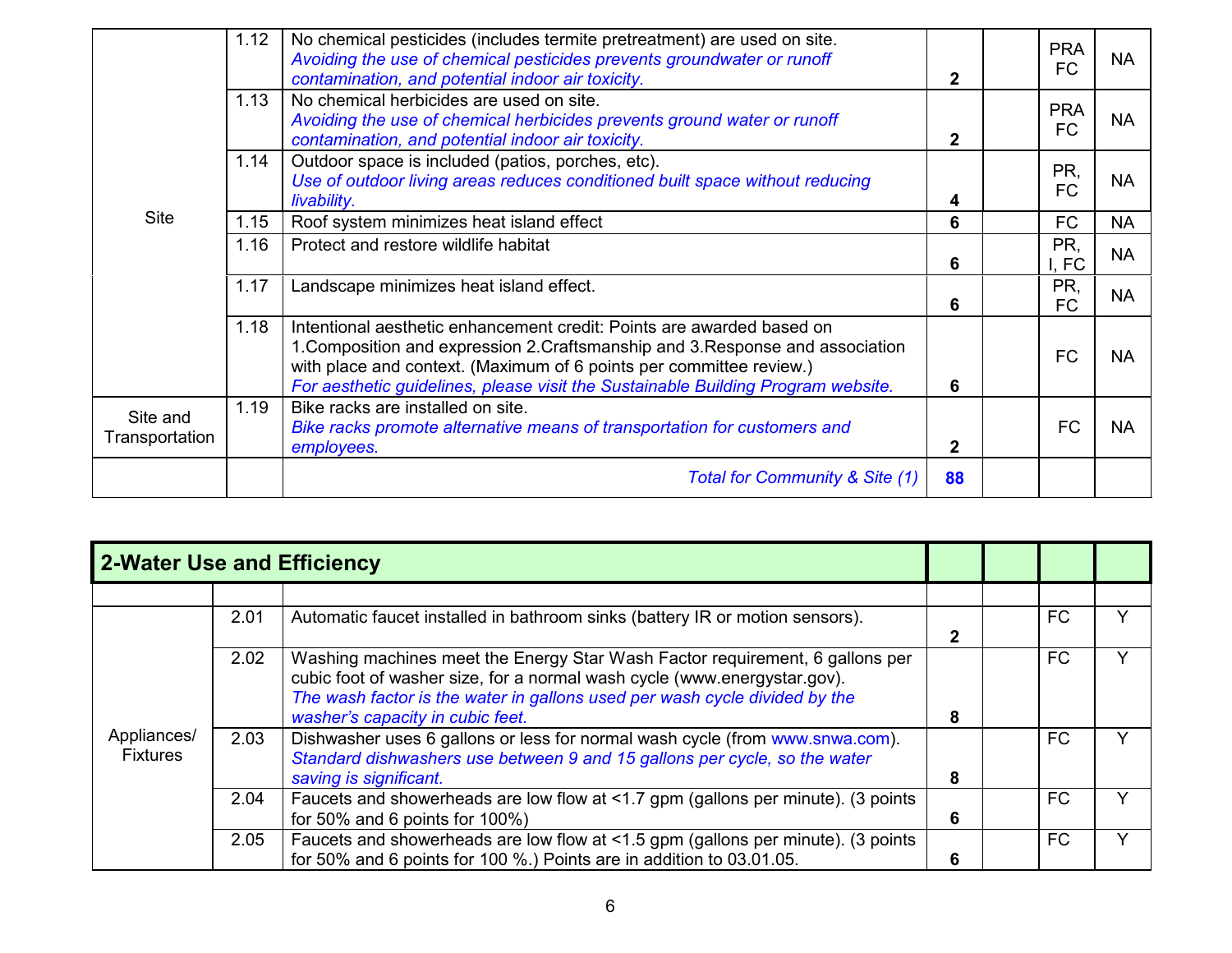|                   | 2.06 | Point of entry water or point of use water purification system meets ANSI/NSF          |    | <b>FC</b>  | Y              |
|-------------------|------|----------------------------------------------------------------------------------------|----|------------|----------------|
|                   |      | standards (does not include reverse osmosis systems).                                  |    |            |                |
|                   |      | Point of entry/use water purification systems using filters will provide healthier     |    |            |                |
|                   |      | drinking water for the building.                                                       | 6  |            |                |
|                   | 2.07 | Efficient hot water system is installed: 2 points for point of use recirculation       |    | <b>PRA</b> | Y              |
|                   |      | system, 4 points for whole building tank less system, 6 points for timer activated     |    | , FC       |                |
|                   |      | whole building circulation system.                                                     | 6  |            |                |
|                   | 2.08 | Water heater(s) is within 20-pipe feet length of bathroom fixtures. (100% of           |    | <b>PRA</b> | <b>NA</b>      |
|                   |      | fixtures= 6 points, 50% of fixtures = 3 points)                                        |    | , R,       |                |
|                   |      | Minimizing source to fixture distance decreases initial water wasted by delivering     |    | FC         |                |
|                   |      | hot water faster.                                                                      | 6  |            |                |
|                   | 2.09 | Electric heat pump water heater installed in lieu of conventional electrical water     |    | <b>PRA</b> | $\overline{Y}$ |
|                   |      | heater.                                                                                |    | , FC       |                |
|                   |      | Electric heat pump water heaters save energy because they use surplus heat to          |    |            |                |
|                   |      | heat water at little to no extra cost. For more information on pump water heaters,     |    |            |                |
|                   |      | please see: http://www.energystar.gov/index.cfm?c=heat pump.pr heat pump               | 4  |            |                |
|                   | 2.10 | Rainwater collection and storage system is installed for use on site. (No              |    | <b>FC</b>  | Y              |
|                   |      | distribution system installed.) (www.harvestingrainwater.com)                          |    |            |                |
| Efficient         |      | Rainwater collection systems use the roof to collect and divert rainwater through      |    |            |                |
| Design            |      | downspouts, into a filter and store it in a cistern. When necessary, the stored        |    |            |                |
|                   |      | rainwater is pumped to the surface for domestic use.                                   | 6  |            |                |
|                   | 2.11 | Rainwater collection system with on-site distribution to vegetation is installed (i.e. |    |            |                |
|                   |      | e. gutters, scuppers, downspouts, retention areas, irrigation lines, etc.). Credit     |    |            |                |
|                   |      | awarded is in addition to 2.10.                                                        |    |            |                |
|                   |      | Rainfall that lands on the landscape can be diverted naturally to plants via           |    | <b>FC</b>  | Y              |
|                   |      | contoured slopes and berms. Plants needing relatively more water are placed to         |    |            |                |
|                   |      | collect more runoff. Basins can be built around particular plants to collect water     |    |            |                |
|                   |      | and allow it to percolate slowly through the soil.                                     | 12 |            |                |
|                   | 2.12 | Rainwater collection system is installed with collection, storage, and treatment for   |    |            |                |
|                   |      | domestic water use in house. Credit awarded is in addition to 2.10 and 2.11.           |    | <b>FC</b>  | Y              |
|                   |      | Properly treated rainwater can supply all domestic uses. For information on code       |    |            |                |
|                   |      | requirements, please visit the Sustainable Building Program website.                   | 12 |            |                |
|                   | 2.13 | Two pipe drain system for future gray water recovery system is installed.              |    |            |                |
|                   |      | (www.oasisdesign.net)                                                                  |    | PR,        |                |
|                   |      | Gray water systems use washing machine, faucet, and showerhead waste water             |    | <b>FC</b>  |                |
|                   |      | to irrigate the yard, resulting in large savings in outdoor water consumption.         | 6  |            |                |
|                   | 2.14 | Complete gray water irrigation system is installed.                                    |    |            |                |
| Exterior          |      | A gray water irrigation system can produce 1,650 gallons of water per week in the      |    | PR,        |                |
| <b>Strategies</b> |      | average 4-person family. This is enough water to support 900 square feet of lawn,      |    | <b>FC</b>  | Y              |
|                   |      | several mature shade or fruit trees, and 15 large shrubs; making it a high water       |    |            |                |
|                   |      | conservation device.                                                                   | 8  |            |                |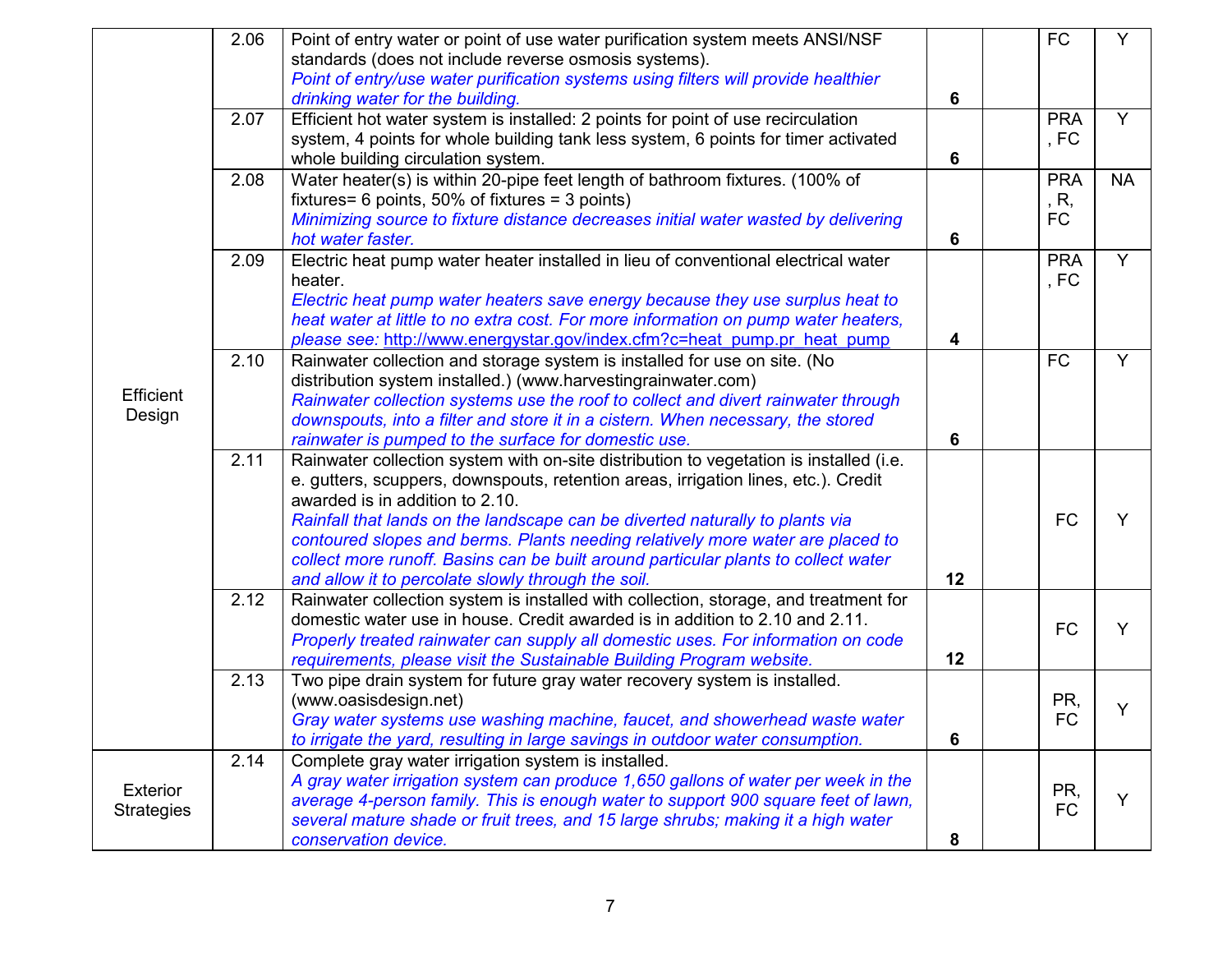| Efficient         | 2.15 | Plumbing drainage capability to eliminate the need to keep house heated in winter<br>during periods of vacancy.<br>Homeowners with plumbing drainage capability save money and energy by not<br>having to maintain a minimum temperature to prevent pipes from freezing while<br>away for long periods of time.                                                                          | $\overline{2}$ | PR,<br><b>FC</b>    | Y         |
|-------------------|------|------------------------------------------------------------------------------------------------------------------------------------------------------------------------------------------------------------------------------------------------------------------------------------------------------------------------------------------------------------------------------------------|----------------|---------------------|-----------|
| Design            | 2.16 | Hot water lines are fully insulated to min. R-3.6 throughout entire building,<br>including conditioned spaces (including trunk lines, branch lines, joints, elbows,<br>and lines installed under slab).<br>Insulated hot water lines conserve energy by reducing source to fixture heat loss<br>through supply piping.                                                                   | $\overline{2}$ | PR,<br>$\mathbf{H}$ | <b>NA</b> |
|                   | 2.17 | Landscape is Xeriscaping (100% of landscaped areas) excluding vegetable/fruit<br>gardens. (www.rainwaterharvesting.org)<br>Xeriscaping is landscaping that conserves water and protects the environment.<br>Important considerations in creating a xeriscaping landscape include planning, soil<br>types, appropriate plant selection, efficient irrigation, mulch use, and maintenance. | 6              | <b>FC</b>           | <b>NA</b> |
|                   | 2.18 | Landscape (other than vegetable/fruit gardens) requires no irrigation (other than<br>gray water, stored rain water, and/or natural precipitation).                                                                                                                                                                                                                                       | 10             | <b>FC</b>           | <b>NA</b> |
| Exterior          | 2.19 | Irrigation controller has a rain sensor shut off.<br>An irrigation controller with a rain sensor shut off prevents unnecessary irrigation<br>during rain, therefore conserving additional water.                                                                                                                                                                                         | 4              | <b>FC</b>           | Y         |
| <b>Strategies</b> | 2.20 | Non-spray, zoned irrigation system has separate valve for vegetation types or<br>zones (i.e. ground cover, shrubs and trees on separate valves).<br>Different types of plants have different watering and maintenance needs. A zoned<br>irrigation system delivers the appropriate amount of water to the appropriate<br>landscaping zone as needed.                                     | 4              | <b>FC</b>           | <b>NA</b> |
|                   | 2.21 | Turf (lawn) area is minimized. (15-points for zero, 10-points for <200 sf, 5-points<br>for $<400$ sf)<br>Lawns require more water and maintenance than any other type of landscaping<br>plants. The elimination of lawns can conserve a great deal of water, as well as<br>conserving energy that would be used for maintenance.                                                         | 15             | <b>FC</b>           | <b>NA</b> |
|                   |      | Total for Water Use & Efficiency (2)                                                                                                                                                                                                                                                                                                                                                     | 139            |                     |           |

|                       | 3-Energy Use and Efficiency |                                                                                                                                                                                                                                      |    |                        |           |
|-----------------------|-----------------------------|--------------------------------------------------------------------------------------------------------------------------------------------------------------------------------------------------------------------------------------|----|------------------------|-----------|
|                       |                             |                                                                                                                                                                                                                                      |    |                        |           |
| Passive<br>Efficiency | 3.01                        | Building is oriented on the lot so the longest axial dimension faces within 20<br>degrees of true south.<br>This orientation maximizes the potential for controlling solar heat gain; which<br>reduces energy use and utility costs. | 10 | <b>PR</b><br><b>FC</b> | <b>NA</b> |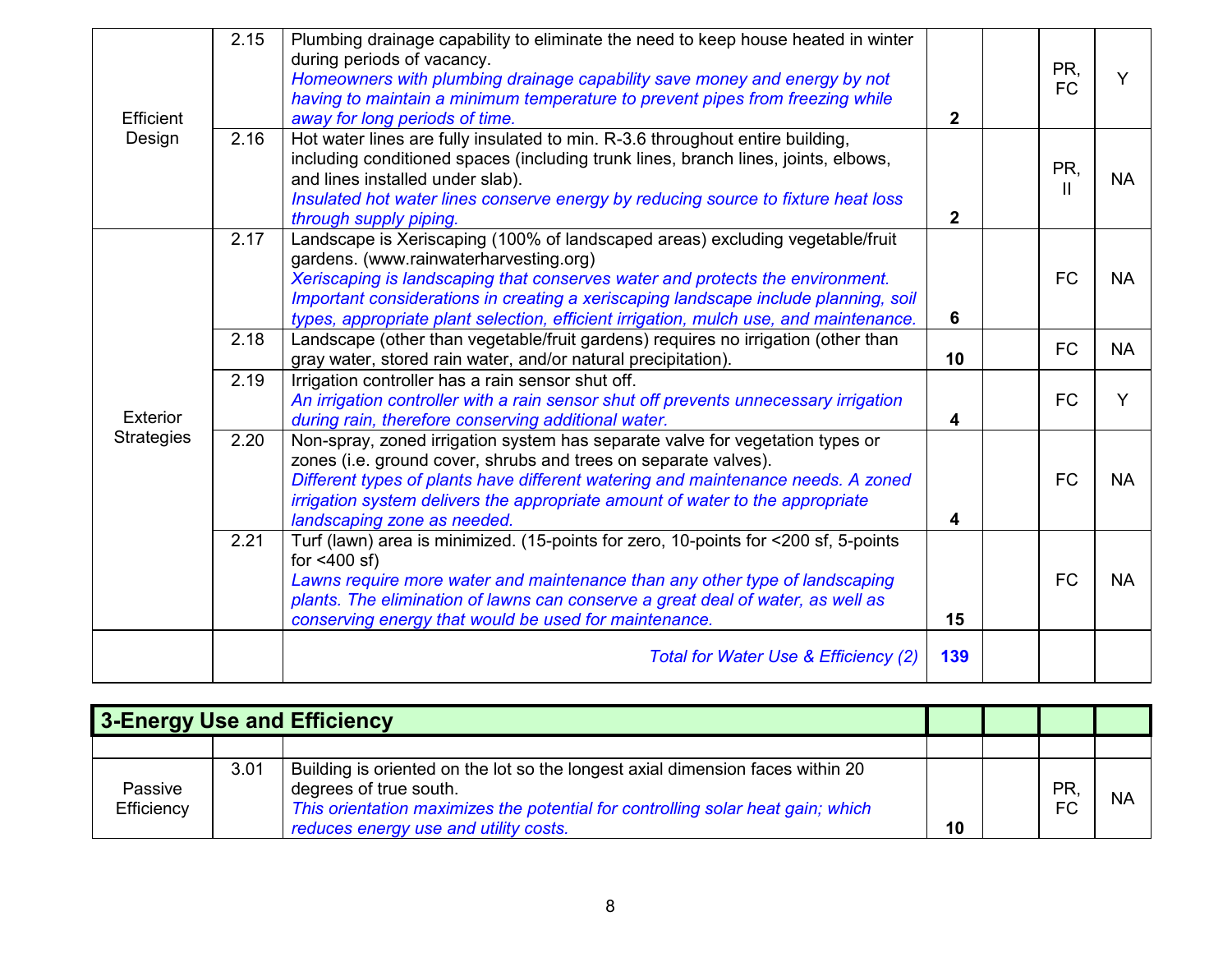|                                       | 3.02 | South glass has proper overhang or other shading feature to afford both summer<br>shading and winter sun.<br>Exterior shading devices help to reduce the level of radiation that migrates into the<br>building, thus reducing thermal heat gain in the summer. When the sun is low in<br>the south during the cold winter months, the sun will heat the building.                                                                                                  | 6                       | PR,<br><b>FC</b> | <b>NA</b> |
|---------------------------------------|------|--------------------------------------------------------------------------------------------------------------------------------------------------------------------------------------------------------------------------------------------------------------------------------------------------------------------------------------------------------------------------------------------------------------------------------------------------------------------|-------------------------|------------------|-----------|
| Passive<br>Efficiency                 | 3.03 | Exterior shading devices, screens, or landscaping for windows on the west side of<br>the building, or no west windows installed.<br>Exterior shading serves to block solar radiation in order to reduce heat gain, glare,<br>and localized overheating. A shaded window that allows air circulation between<br>the shading device and the glass will greatly reduce solar heat gain. The lower the<br>shading coefficient, the better the performance.             | $\overline{2}$          | <b>FC</b>        | Y         |
|                                       | 3.04 | Air lock vestibule is used to minimize heat loss at main entrance(s).<br>Also known as foyers and mudrooms, these rooms reduce the loss of conditioned<br>air out of the house.                                                                                                                                                                                                                                                                                    | $\overline{\mathbf{4}}$ | PR,<br><b>FC</b> | <b>NA</b> |
| Passive<br>Efficiency/<br>Performance | 3.05 | Building is designed for passive solar winter heating using solar heat gain<br>analysis: 9-points for 50% heating demand, 18-points for 75% heating demand,<br>24-points for 100% heating demand.<br>For a user-friendly analysis tool and more information, please visit the Sustainable<br><b>Building Program website.</b>                                                                                                                                      | 24                      | <b>FC</b>        | Y         |
| Renewable                             | 3.06 | Clean renewable energy system installed: solar electric (photovoltaic) power<br>system and/or a wind power system. Points are awarded based on percentage of<br>the project's energy needs met: 4 points for every 10% of energy needs met; a<br>maximum of 40 points is awarded for 100%.<br>Homeowners meeting their needs with renewable energy are greatly reducing<br>their carbon footprint; this furthers the effort to strive towards net-zero energy use. | 40                      | PR,<br>R, F      | Y         |
|                                       | 3.07 | Solar electric (photovoltaic) lighting constitutes at least 50% of landscape/site<br>exterior lighting.<br>Photovoltaic powered exterior lighting systems provide simple outdoor lighting with<br>no utility costs.                                                                                                                                                                                                                                                | 4                       | <b>FC</b>        | Y         |
|                                       | 3.08 | Solar water heating system installed is certified by the Solar Rating Certification<br>Council. (7 points for meeting 50% of annual hot water needs, 14 points for<br>meeting 80%)<br>Solar water heating is the most economical way to heat water using the sun's free<br>energy.                                                                                                                                                                                 | 14                      | PR,<br><b>FC</b> | Y         |
| Appliances                            | 3.09 | Pre-wiring or plumbing to allow for easy installation of future renewable energy<br>systems. Wiring for PV-10 points, Plumbing for solar thermal- 10 points; 20 points<br>accumulative<br>Photovoltaic powered exterior lighting systems provide simple outdoor lighting with<br>no utility costs.                                                                                                                                                                 | 20                      | <b>FC</b>        | Y         |
|                                       | 3.10 | Appliances that are not built-in are Energy Star rated. Is Energy Star possible for<br>commercial kitchen grade appliances?<br>Energy star products reduce energy and water consumption, as well as occupant<br>utility bills.                                                                                                                                                                                                                                     | 4                       | <b>FC</b>        | Y         |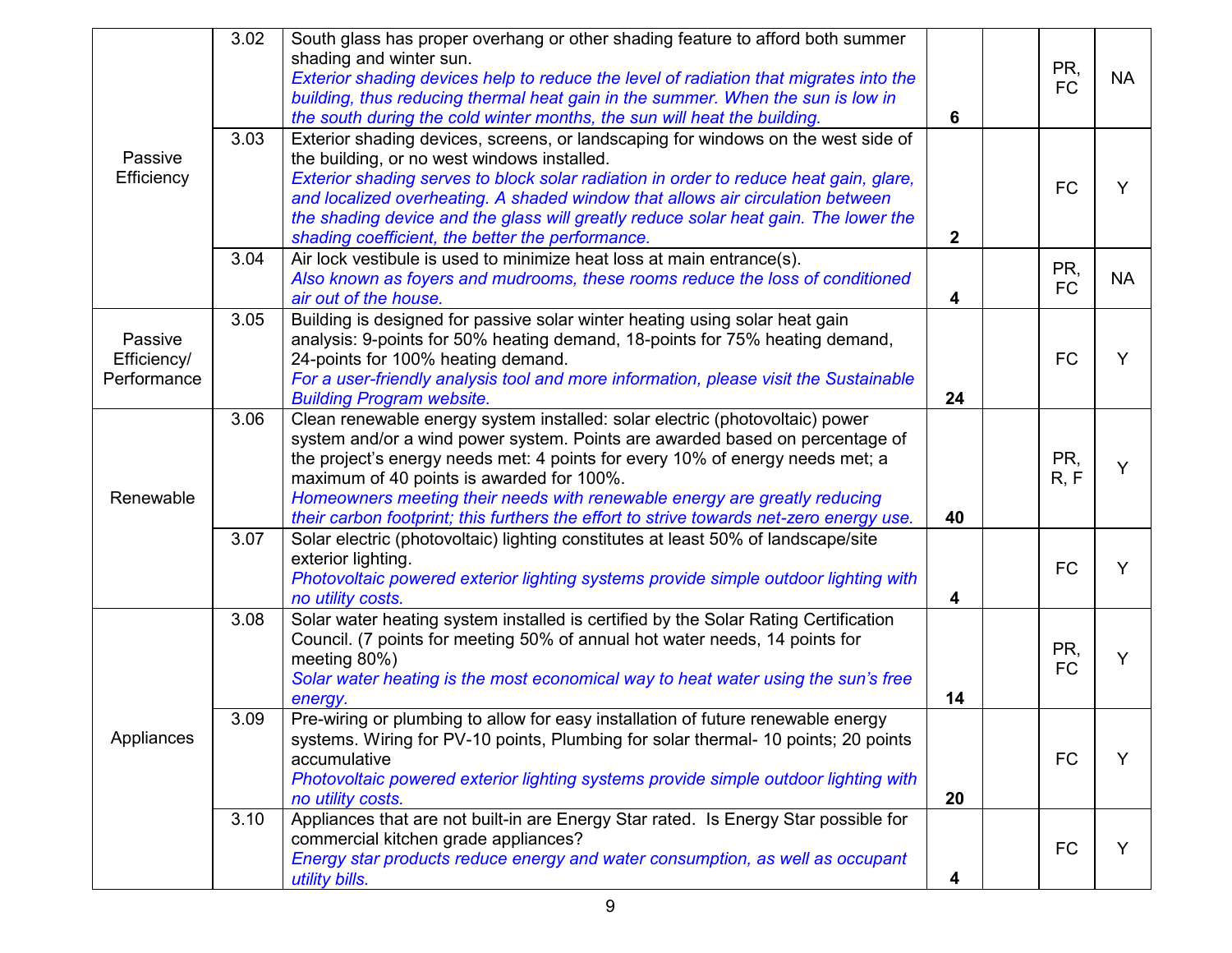|            | 3.11 | Smart wiring system installed for lighting control and telecommunications.                                                                                                                                                                                                                                                                                                                                                                                                             | $\overline{2}$ | PR,<br><b>FC</b>    | Y         |
|------------|------|----------------------------------------------------------------------------------------------------------------------------------------------------------------------------------------------------------------------------------------------------------------------------------------------------------------------------------------------------------------------------------------------------------------------------------------------------------------------------------------|----------------|---------------------|-----------|
| Appliance  | 3.12 | Gas dryer stub-out is installed.<br>Gas dryers are more efficient than electric, thus conserving energy. The provision<br>of a gas dryer stub-out allows for the occupant to explore this technology.                                                                                                                                                                                                                                                                                  | 1              | PR,<br>F            | <b>NA</b> |
|            | 3.13 | Passive clothes drying system is installed.<br>This method is cost-effective because of its use of free and abundant solar<br>energy. An outdoor clothesline can be thoughtfully designed into any outdoor<br>living/landscape area. An interior drying rack in the laundry area can be an<br>effective alternative. Dryers are the second or third biggest consumers of energy<br>among home appliances.                                                                              | $\mathbf{2}$   | <b>FC</b>           | <b>NA</b> |
|            | 3.14 | At least 75% of interior light fixtures are non-incandescent (compact or tubular<br>fluorescent, LEDs, etc.) or are Energy Star certified.<br>Compact fluorescents use 75% to 80% less energy than standard incandescent<br>fixtures and last 8 to 15 times longer; LEDs and neon are also more efficient and<br>last for decades.                                                                                                                                                     | 4              | PR,<br><b>FC</b>    | Y         |
| Lighting   | 3.15 | 100% of incandescent lights are on solid-state dimmer switches.<br>Dimmer switches allow users to reduce the light output as desired, thus reducing<br>energy consumption.                                                                                                                                                                                                                                                                                                             | $\overline{2}$ | PR,<br><b>FC</b>    | <b>NA</b> |
|            | 3.16 | Compact fluorescent light bulbs are used in all incandescent lamps.<br>Compact fluorescent light bulbs use 75% to 80% less electricity than incandescent<br>light bulbs.                                                                                                                                                                                                                                                                                                               | $2^{\circ}$    | <b>FC</b>           | <b>NA</b> |
| Insulation | 3.17 | Wall assemblies are rated at a minimum:<br>R-11.4 for mass wall-continuous insulation, R-13 + R-13 for metal buildings-<br>continuous insulation, $R-13 + R-7.5$ for metal framed-continuous insulation,<br>$R-13 + R-3.8$ or R-20 for wood framed and other-continuous insulation.<br>R-value measures thermal resistance or the insulation quality of a material. Better<br>insulations with higher R-values greatly lower heating/cooling costs, and<br>consequently, energy needs. | 8              | PR,<br>R            | <b>NA</b> |
|            | 3.18 | Ceiling assembly are rated at a minimum:<br>R-25 for insulation entirely above deck-continuous insulation, $R-19 + R-11$ for<br>metal buildings-continuous membrane installed below the purlins and<br>uninterrupted by framing members, R-38 for attic and other.<br>Walls/ceilings with higher insulation values will reduce thermal migration and keep<br>cooling/heating costs lower.                                                                                              | 8              | PR,<br>$\mathsf{R}$ | <b>NA</b> |
|            | 3.19 | Floor assemblies are rated at a minimum:<br>R-10 for mass floor-continuous insulation, R-30 for joist/framing floor, R-38 for<br>steel floor joist system, R-10 for 24" below (slab-on-grade) for unheated slabs, R-<br>15 for 36" below (slab-on-grade) for heated slabs-below grade walls shall comply<br>with exterior insulation requirements.                                                                                                                                     | 8              | PR,<br>$\mathsf{R}$ | <b>NA</b> |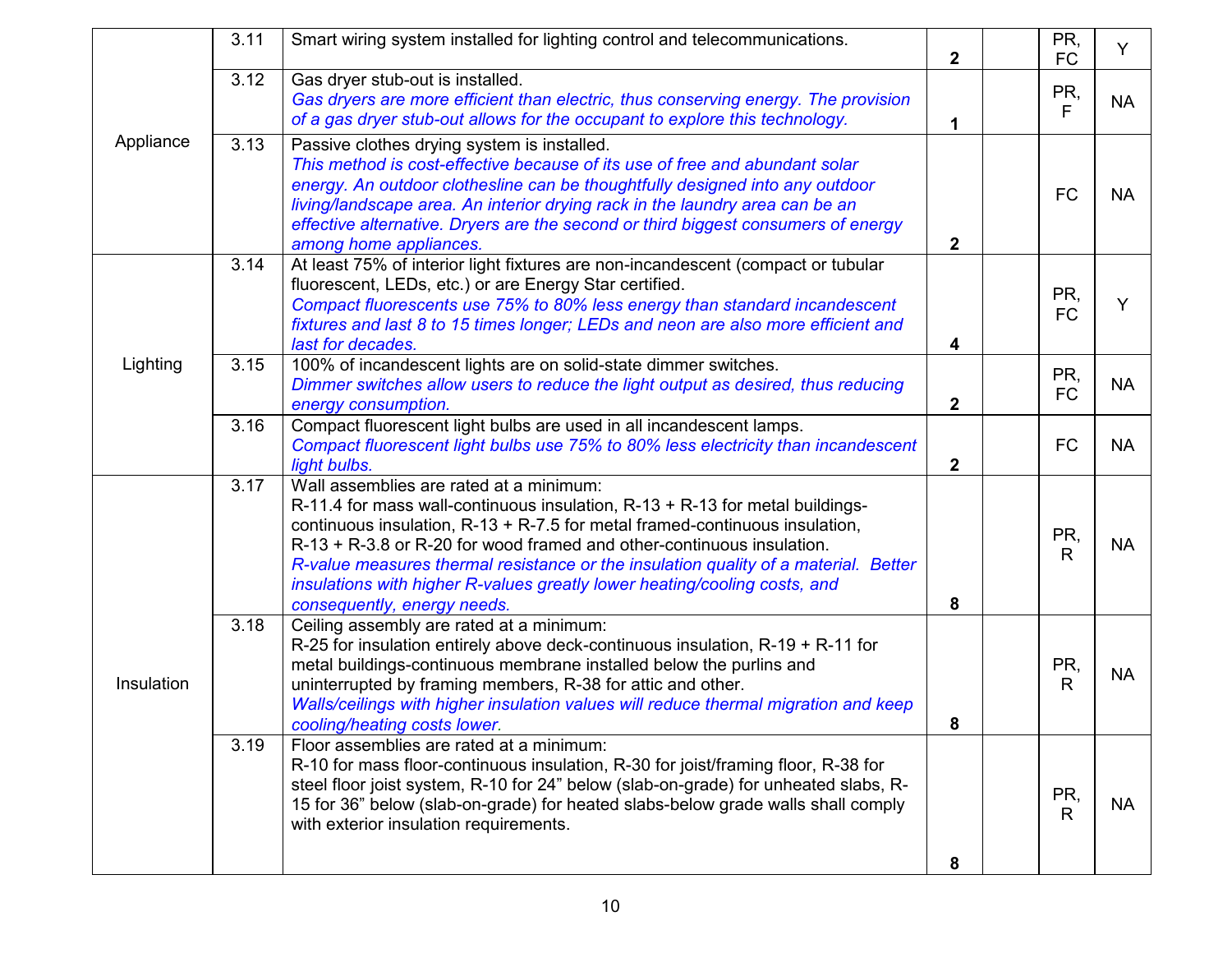|             | 3.20<br>Attic access from conditioned space is sealed and insulated or attic is conditioned<br>space.<br>The attic access is like a window to the attic and needs to be sealed properly to<br>prevent conditioned air from leaking into the unconditioned attic space. |                                                                                                                                                                                                                                                                                                                                                                                           |                         |  | PR,<br>R         | <b>NA</b> |
|-------------|------------------------------------------------------------------------------------------------------------------------------------------------------------------------------------------------------------------------------------------------------------------------|-------------------------------------------------------------------------------------------------------------------------------------------------------------------------------------------------------------------------------------------------------------------------------------------------------------------------------------------------------------------------------------------|-------------------------|--|------------------|-----------|
| Insulation  | 3.21                                                                                                                                                                                                                                                                   | All exterior opaque doors are insulated: R-2.7 for swinging=3 points; R-4.75 for<br>roll-up or sliding=6 points.<br>Doors with higher insulation values reduce thermal migration, therefore saving<br>energy.                                                                                                                                                                             | 6                       |  | PR,<br><b>FC</b> | Y         |
|             | 3.22                                                                                                                                                                                                                                                                   | Garage door(s) is insulated to minimum R-10 for attached and/ or conditioned<br>garages.<br>Doors with higher insulation values reduce thermal migration, therefore saving<br>energy.                                                                                                                                                                                                     | $\overline{\mathbf{4}}$ |  | PR,<br><b>FC</b> | Y         |
|             | 3.23                                                                                                                                                                                                                                                                   | All metal framed windows and doors have a thermal break in both frame and sash.<br>Metal has high heat transfer properties and is effective at transferring heat out of<br>the building. Some new metal windows and doors have been cut in half and a new<br>material with low heat transmittance properties is sandwiched in the middle to<br>prevent the escape of heat from the house. | $\mathbf{2}$            |  | PR,<br><b>FC</b> | Y         |
| Heating/    | 3.24                                                                                                                                                                                                                                                                   | Multi-speed ceiling fans (Energy Start Certified) are installed in 50% of rooms.<br>Ceiling fans can make a building feel up to 20% cooler with a minimal use of<br>energy.                                                                                                                                                                                                               | $\overline{2}$          |  | PR,<br><b>FC</b> | Y         |
|             | 3.25                                                                                                                                                                                                                                                                   | Stack and/or cross ventilation capacity exists for seasonal cooling. (Paths are not<br>greater than 40 ft.)<br>Using natural breezes to cool the house lessens or eliminates the need for<br>mechanical cooling and saves energy.                                                                                                                                                         | 3                       |  | PR,<br><b>FC</b> | <b>NA</b> |
| Cooling     | 3.26                                                                                                                                                                                                                                                                   | No AC unit is installed.                                                                                                                                                                                                                                                                                                                                                                  | 4                       |  | PR,<br><b>FC</b> | <b>NA</b> |
|             | 3.27                                                                                                                                                                                                                                                                   | Heat recovery ventilator or air-to-air heat exchanger is installed.<br>These units exchange the inside air with outside air to remove indoor air<br>pollutants, and exchange energy from outgoing cool air to incoming hot air which<br>reduces utility costs.                                                                                                                            | 4                       |  | PR,<br><b>FC</b> | Y         |
|             | 3.28                                                                                                                                                                                                                                                                   | All bathroom exhaust fans are wired with light, occupant sensor, or on a timer.                                                                                                                                                                                                                                                                                                           | $\mathbf{2}$            |  | PR,<br><b>FC</b> | <b>NA</b> |
|             | 3.29                                                                                                                                                                                                                                                                   | Energy Performance Analysis completed (i.e. - REM Design, Energy 10, Energy<br>Scheming, Energy Plus, HERS, ResCheck, CommCheck, etc.).                                                                                                                                                                                                                                                   | 8                       |  | <b>FC</b>        | Y         |
| Performance | 3.30                                                                                                                                                                                                                                                                   | Diagnostic Blower Door Test results show 0.35 ACH or less (0.35 CFM at 50<br>Pascal's pressure per sf or less).<br>A blower door test confirms the energy efficiency of the building envelope showing<br>a tight house and a minimal loss of conditioned air through leakage.                                                                                                             | 10                      |  | <b>FC</b>        | Y         |
|             | 3.31                                                                                                                                                                                                                                                                   | Duct blaster test is performed and results show that total duct leakage $\leq 6$ cfm/sf<br>to outdoors per 100 sq ft of conditioned floor area.<br>Leaking ductwork equals energy lost. Therefore, designing the system for minimal<br>leakage conserves energy.                                                                                                                          | 10                      |  | <b>FC</b>        | Y         |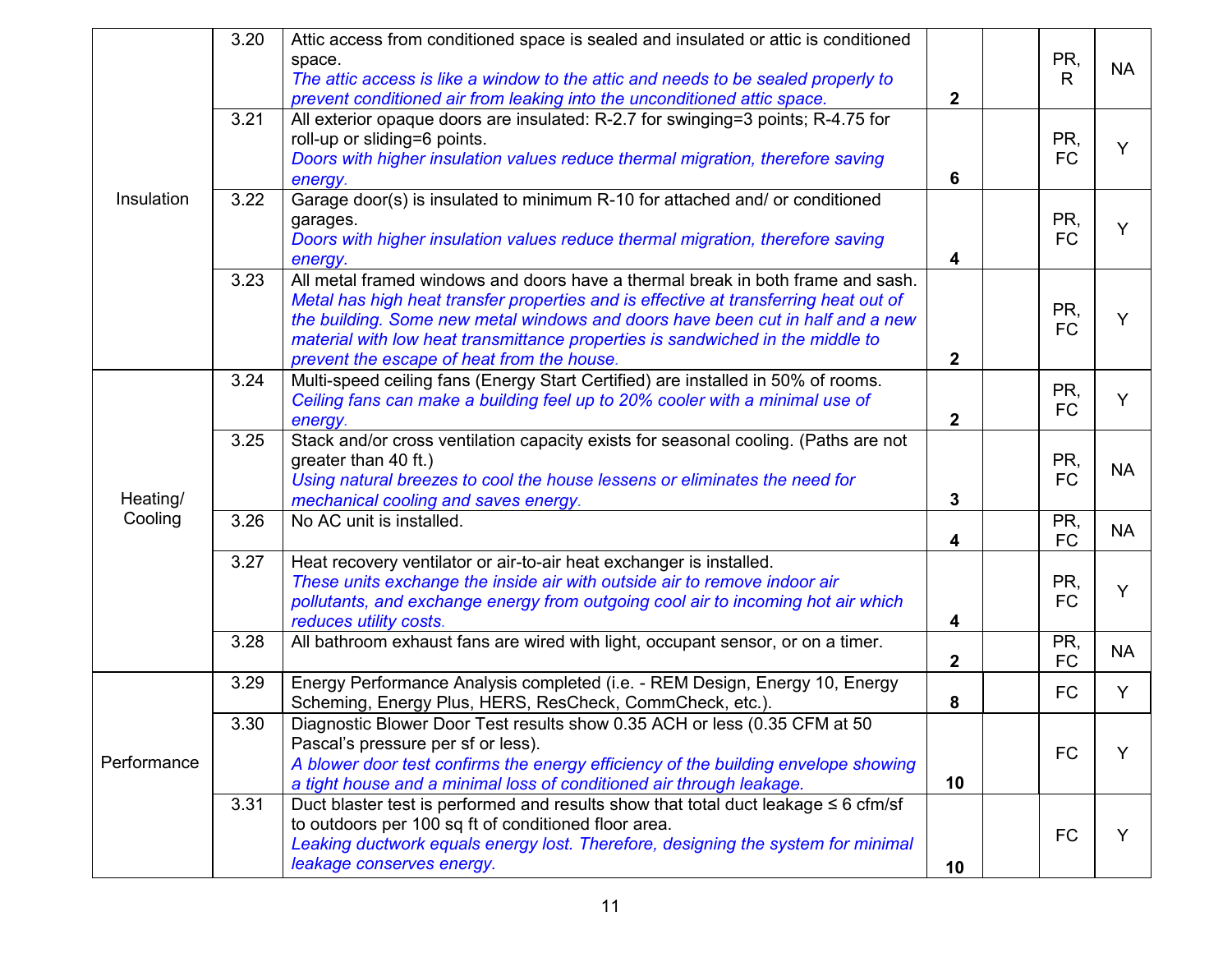| Performance       | 3.32 | Whole building commissioning to meet ASHRAE Standard 189.1-2011<br>ASHRAE Guideline 0, defines commissioning as "a quality-oriented process for<br>achieving, verifying, and documenting that the performance of facilities, systems,<br>and assemblies meets defined objectives and criteria".                                                                                                                                                                                    |     |  |    |           |
|-------------------|------|------------------------------------------------------------------------------------------------------------------------------------------------------------------------------------------------------------------------------------------------------------------------------------------------------------------------------------------------------------------------------------------------------------------------------------------------------------------------------------|-----|--|----|-----------|
| Construction      | 3.33 | Utility supplied electric power (or solar generation) is on site and used at start of<br>framing.<br>Power generators typically used on construction sites use an excessive amount of<br>energy and are often inefficient, leading to overheating and potential converter<br>failure. These generators also contribute to the noise pollution of the area<br>surrounding the construction site.                                                                                    |     |  |    | <b>NA</b> |
| Other<br>Programs | 3.34 | Project is also participating in another energy certification program (i.e. LEED,<br>NAHB, Engineered for Life, Certified Plus, Build America, Utility Company<br>Programs, Energy Star, etc.)<br>Participation in an Energy Certification Program means that your home is<br>guaranteed to be more energy-efficient than a standard home as a result of<br>following the guidelines outlined in these programs, which includes third party<br>inspections and diagnostic testing. | 2   |  | FC |           |
|                   |      | Total for Energy Use & Efficiency (3)                                                                                                                                                                                                                                                                                                                                                                                                                                              | 240 |  |    |           |

| <b>4-Materials and Resource Use</b> |                                                                                                                                                                                                                                                                                                 |                                                                                                                                                                                                                                                                                                                                                                                                                                                                |                |  |                  |           |
|-------------------------------------|-------------------------------------------------------------------------------------------------------------------------------------------------------------------------------------------------------------------------------------------------------------------------------------------------|----------------------------------------------------------------------------------------------------------------------------------------------------------------------------------------------------------------------------------------------------------------------------------------------------------------------------------------------------------------------------------------------------------------------------------------------------------------|----------------|--|------------------|-----------|
|                                     |                                                                                                                                                                                                                                                                                                 |                                                                                                                                                                                                                                                                                                                                                                                                                                                                |                |  |                  |           |
| Design                              | Credit will be awarded for designs with extra consideration for durability and<br>4.01<br>resilience to weather damage from these elements: freeze-thaw cycles, moisture,<br>temperature extremes, and UV radiation exposure. (Amount of credit awarded<br>determined by committee evaluation.) |                                                                                                                                                                                                                                                                                                                                                                                                                                                                |                |  | PR,<br><b>FC</b> | <b>NA</b> |
| Construction                        | 4.02                                                                                                                                                                                                                                                                                            | Removed stumps and tree limbs are ground for mulch for use on site.                                                                                                                                                                                                                                                                                                                                                                                            | 2              |  |                  | <b>NA</b> |
|                                     | 4.03                                                                                                                                                                                                                                                                                            | Construction waste reduction / reuse plan written and followed (e.g. recycle wood,<br>cardboard, drywall, foam, metal, concrete, masonry, asphalt). (4 pts for 50% of<br>waste recycled/reused and 8 pts for 90% of waste recycled/reused.)                                                                                                                                                                                                                    | 8              |  | I, FC            |           |
|                                     | 4.04                                                                                                                                                                                                                                                                                            | Donate excess materials to a non-profit building organization. (Restore, etc.)                                                                                                                                                                                                                                                                                                                                                                                 | 4              |  | <b>FC</b>        |           |
|                                     | 4.05                                                                                                                                                                                                                                                                                            | Composting system is installed in yard (made on site or manufactured).                                                                                                                                                                                                                                                                                                                                                                                         | $\overline{2}$ |  | <b>FC</b>        |           |
| 4.06<br><b>Materials</b>            |                                                                                                                                                                                                                                                                                                 | Integral wall system used for envelope walls. Points from 1 to 10 awarded on<br>percentage of integral wall amount compared to total wall amount. This is a multi-<br>functional system which combines structural, thermal properties, and/or finish (e.g.<br>integral insulated masonry, structural insulated panels (SIP), insulated concrete<br>forms (ICF), aerated concrete (AC) block, insulated sandwich panel (ISP), solid<br>foam wall panels, etc.). | 10             |  | PR,<br>FC.       | <b>NA</b> |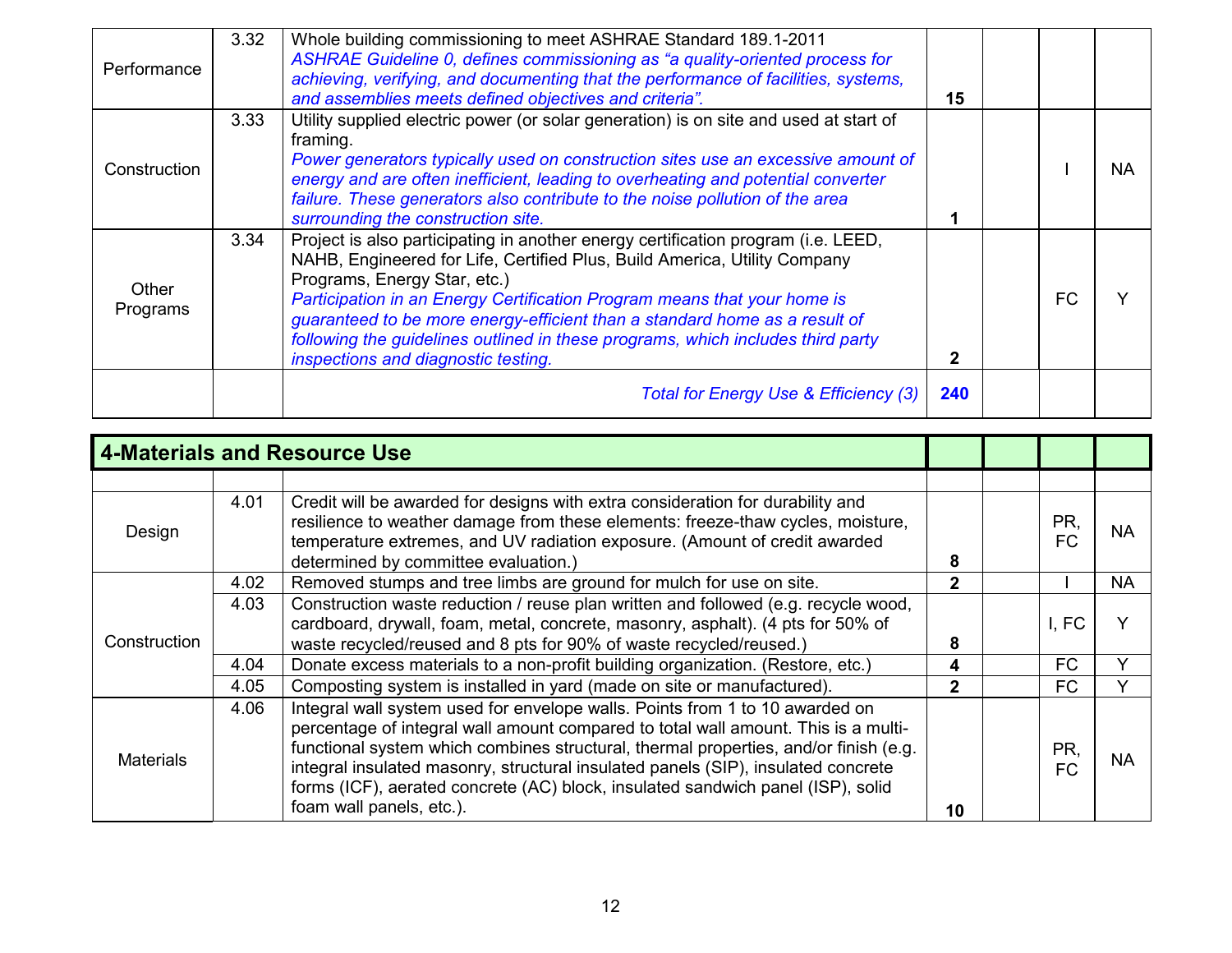| <b>Materials</b> | 4.07 | Use of Optimal Value Engineering (OVE) or advanced framing techniques. Must<br>include examples on drawings.<br>For more information about Optimal Value Engineering, please see:<br>http://www.austinenergy.com/Energy%20Efficiency/Programs/Green%20Building/<br>Sourcebook/optimumValueEngineering.htm | 4       | PR,<br><b>FC</b> | <b>NA</b> |
|------------------|------|-----------------------------------------------------------------------------------------------------------------------------------------------------------------------------------------------------------------------------------------------------------------------------------------------------------|---------|------------------|-----------|
|                  | 4.08 | Use of durable finishes (i.e. warranty or life expectancy of 40+ years) The finish<br>must comprise 90% of total finish used in each category: roofing (4 pts), siding (4<br>pts), and flooring (4 pts).                                                                                                  | $12 \,$ | PR,<br><b>FC</b> |           |
|                  | 4.09 | Regional materials: materials used are extracted and manufactured within 500<br>miles of site. (3 points for each material - see chart for requirements)<br>For reference chart, please visit the Sustainable Building Program website.                                                                   | 24      | PR,<br><b>FC</b> |           |
|                  | 4.10 | Recycled, salvaged, and/or rapidly renewable materials are used. (3 points for<br>each material - see chart for requirements)<br>For reference chart, please visit the Sustainable Building Program website.                                                                                              | 24      | PR,<br>FC        |           |
|                  | 4.11 | FSC Certified wood products are used. (4 points for each material - see chart for<br>requirements) (No credit is given for SFI Certified.)<br>For reference chart, please visit the Sustainable Building Program website.                                                                                 | 20      | PR,<br>FC        |           |
|                  |      | Total for Materials & Resource Use (4)                                                                                                                                                                                                                                                                    | 118     |                  |           |

| <b>5-Indoor Environmental Quality</b> |      |                                                                                                                                                                                                                                                                                                                                                                                                                                                               |    |  |                  |           |
|---------------------------------------|------|---------------------------------------------------------------------------------------------------------------------------------------------------------------------------------------------------------------------------------------------------------------------------------------------------------------------------------------------------------------------------------------------------------------------------------------------------------------|----|--|------------------|-----------|
|                                       |      |                                                                                                                                                                                                                                                                                                                                                                                                                                                               |    |  |                  |           |
| Ventilation                           | 5.01 | Ventilation strategy is implemented to ensure healthy outside air exchange.<br>Building is designed and constructed for ventilation conforming to ASHRAE<br>Standard 62.2-2007.<br>A properly installed ventilation system will rid the building of pollutants and VOCs,<br>providing a healthier living space. To view ASHRAE Standard 62.2-2007, please<br>see: http://www.ashrae.org/technology/page/548                                                   | 12 |  | PR,<br><b>FC</b> | <b>NA</b> |
|                                       | 5.02 | Project has detached garage, no garage, or an exhaust fan in garage on a timer<br>and/or wired to door opener on attached garage (Balance the exhaust / intake air<br>with transfer grill to outside).<br>A detached garage will separate and prevent toxic fumes from entering the<br>building. Having the garage door wired to an exhaust fan will remove toxic<br>automobile emissions from the garage, preventing them from leaking into the<br>building. | 6  |  | PR,<br><b>FC</b> | <b>NA</b> |
|                                       | 5.03 | Passive radon ventilation system is installed per EPA guidelines.<br>Passive radon-resistant features installed in most buildings do not cost anything to<br>run. In fact, sealing the building to prevent radon entry can result in energy<br>conservation. For more information, please see:<br>http://www.epa.gov/radon/pubs/citguide.html and http://www.epa.gov/radon/rrnc/index.html                                                                    | 4  |  | PR,<br><b>FC</b> | $\vee$    |
|                                       | 5.04 | No HVAC air handling equipment is in the garage.                                                                                                                                                                                                                                                                                                                                                                                                              | 6  |  | PR,<br><b>FC</b> | <b>NA</b> |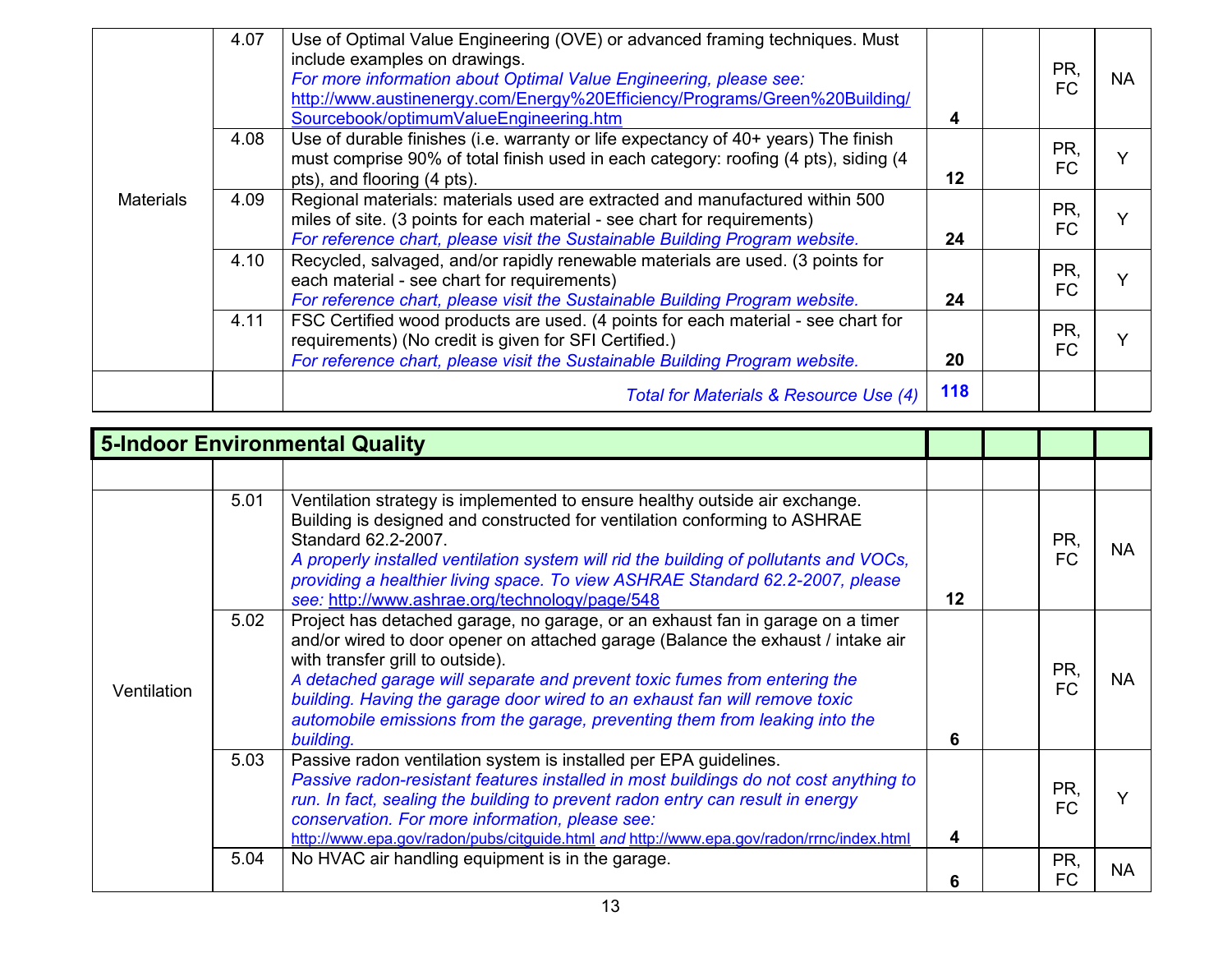| Appliance         | 5.05 | 100% of fireplaces and woodstoves are sealed-combustion. Also, this credit is<br>awarded for no fireplaces or woodstoves.<br>Sealed-combustion fireplaces involve a type of double-walled special vent<br>supplied by the manufacturer that normally vents through a sidewall in a horizontal<br>position. The inner surface removes the flue gases and the outer container<br>provides for passage of combustion air. This type of fireplace does not negatively<br>affect indoor air quality, or energy loss in conditioned spaces. | 4              | PR,<br><b>FC</b> | Y         |
|-------------------|------|---------------------------------------------------------------------------------------------------------------------------------------------------------------------------------------------------------------------------------------------------------------------------------------------------------------------------------------------------------------------------------------------------------------------------------------------------------------------------------------------------------------------------------------|----------------|------------------|-----------|
|                   | 5.06 | Low-VOC materials are used: floor coverings, adhesives, sealants, paints and<br>finishes. (3-points for each type used, max 15-points) (See chart for<br>requirements.)<br>Low toxic interior finish products reduce off-gassing of VOCs and other toxic<br>substances, which improves indoor air quality.                                                                                                                                                                                                                            | 15             | PR,<br><b>FC</b> | Y         |
|                   | 5.07 | Zero VOC materials are used: flooring, adhesives, sealants, paints and finishes.<br>(4-points for each type used, max 20-points) (See chart for requirements.)<br>Interior paints and finishes with no VOCs will reduce their negative effect on<br>indoor air quality.                                                                                                                                                                                                                                                               | 20             | PR,<br><b>FC</b> | Y         |
| <b>Materials</b>  | 5.08 | Formaldehyde-free materials are used: sheeting, sub-floors, cabinets, etc. or<br>sealing is done to prevent fumes from escaping from materials with formaldehyde.<br>(3-points for each type used, max 8-points) (See chart for requirements.)<br>Cabinets made from formaldehyde free particleboard or MDF eliminate the Volatile<br>Organic Compounds [VOC] that off-gas into the building, resulting in healthier<br>indoor air quality.                                                                                           | 12             | PR,<br><b>FC</b> | Y         |
|                   | 5.09 | Formaldehyde-free fiberglass insulation is used for building envelope insulation.<br>Formaldehyde-free fiberglass insulation eliminate Volatile Organic Compounds<br>[VOC] that off-gas into the building enclosure during the course of construction,<br>increasing indoor air quality and decreasing adverse effects to workman and<br>occupant health.                                                                                                                                                                             | $\overline{2}$ | PR,<br>R         | Y         |
|                   | 5.10 | Day-lighting strategy is implemented in all conditioned rooms, except storage<br>areas.<br>Letting natural light into the house will save energy by avoiding the use of artificial<br>lighting during the daylight hours.                                                                                                                                                                                                                                                                                                             | $\overline{2}$ | PR,<br><b>FC</b> | <b>NA</b> |
| Comfort           | 5.11 | All exhaust fans rated for 1.0 sone (noise rating) or less.<br>Fans with a low noise level will reduce noise pollution.                                                                                                                                                                                                                                                                                                                                                                                                               | $\overline{2}$ | <b>FC</b>        | Y         |
|                   | 5.12 | Intentional aesthetic enhancement credit: Points are awarded based on<br>1. Composition and expression 2. Craftsmanship and 3. Response and association<br>with place and context. (Maximum of 6 points per committee review; can include<br>private outdoor living spaces.)<br>For aesthetic guidelines, please visit the Sustainable Building Program website.                                                                                                                                                                      | 6              | <b>FC</b>        | <b>NA</b> |
| Other<br>Programs | 5.13 | Project meets requirements for Energy Star's Indoor Air Package.<br>(/www.energystar.gov)                                                                                                                                                                                                                                                                                                                                                                                                                                             | 5              | PR,<br><b>FC</b> | Y         |
|                   |      | <b>Total for Indoor Environment Quality (5)</b>                                                                                                                                                                                                                                                                                                                                                                                                                                                                                       | 96             |                  |           |